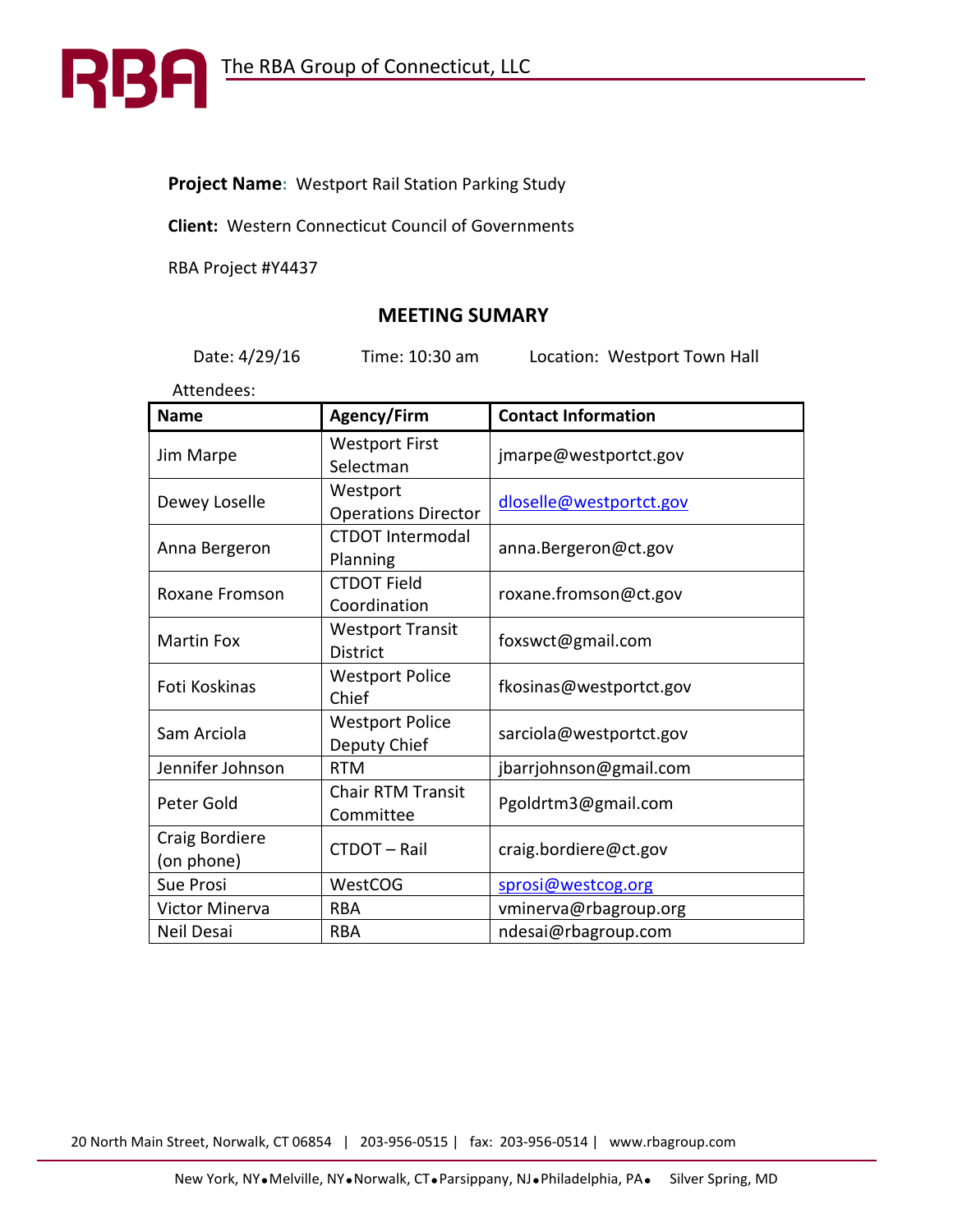# *PROGRESS MEETING*

The purpose of this meeting as identified in the attached agenda (which was distributed prior to the meeting), was to provide a brief discussion of the analysis report, detail recent and planned improvements by the Westport Police Department (Westport PD), present the draft recommendations, and then discuss next steps and deliverables

#### 1. Brief Discussion of Analysis Report

RBA presented a brief summary of the analysis report focusing on the key findings which included the results of the intercept survey and traffic analysis, as well as the development of the initial key strategies and how they were grouped according to type of improvement (parking improvement (PI), parking management improvement (PM), and mobility improvement (M) and by phase (short, mid, or long term).

#### 2. Recent and Planned Improvements by the Westport Police Department

RBA then provided an update on recent and planned improvements by the Westport Police Department which included:

- Increases to the commuter parking supply
	- o Expanding Lot #7 (reacquiring leases of private lots east of current lot) Adding 25 to 30 spaces. Plans to add staircase from expanded Lot #7 down to Riverside Avenue (PI 8)
	- o Converting 22 hourly spaces in lot adjacent to Franklin Street to daily spaces (PM 11)
	- o Adding 33 spaces at Green's Farms Station
- Improvements to Lot #1 (PI 7, M 2, and M6)
	- Access management & circulation
	- Pathways and staircase
	- Landscaping & drainage
- Charging a fee (\$35) to people on the waitlist (PM 9)

Comments and feedback on these three improvements from the STC included the following:

- The Westport PD indicated that the gain in spaces in expanding Lot #7 is actually between 50 and 60 which is fairly significant.
- The Westport PD indicated that the \$20 of the wait list fee goes to the management company while \$15 goes to the railroad parking account. It is a onetime fee only charged to new people added to the waitlist.
- The Westport PD also reported that they are charging for a second car to be added to the permit. The fee for two cars is \$425 as opposed to \$325. This is an added convenience for permit holders and an increase in revenue. Westport PD reports no reduction of permits, no shift from two permit holders in a household to one with two vehicles. WestCOG indicated that some towns allow multiple cars per permit, ranging from two to four.

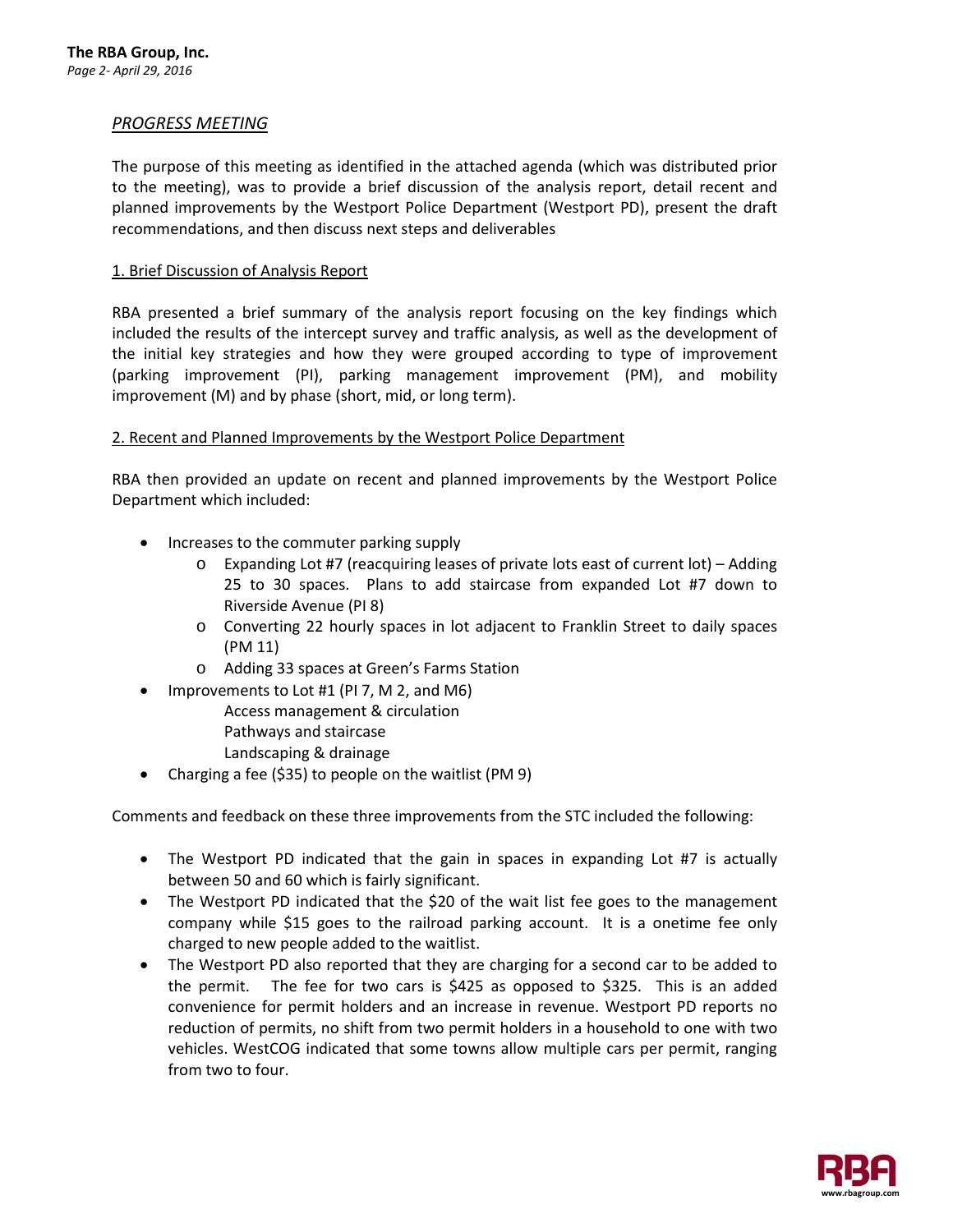# 3 – Presentation of Draft Recommendations

RBA then presented the draft recommendations to the STC broken down by phase (short, mid, and long). The recommendations and subsequent discussion are documented below (which includes a number of other issues not related to the presented recommendations).

# *Short Term Strategies*

- Continue with Current Management Structure (PM 1). The Westport PD confirmed the need for a succession plan, especially with the retirement of their records clerk on June 1.
- Increase annual & daily parking fees closer to market rate (PM 7). RBA recommended an incremental increase on the permit fees to \$340 and \$6 for daily fees which are the median rates for stations in the area. There are stations that charge more in the region (e.g. SONO charges \$1,164/year, \$12/24 hours. Stamford is \$1,170/yr., \$10/24 hours).
- Pedestrian & vehicle accommodations to improve operations and safety (M 3, M 4, M 5). Dewey Loselle (Westport Operations Director) indicated that the Town has applied for a road safety audit but not in the Saugatuck area.
- Promote Carpooling (M 9). Peter Gold (RTM Transit Committee Chair) indicated that shuttles should be promoted as well as carpooling. The report will be revised to promote transportation demand management (TDM) and its benefits which includes ridesharing, transit, guaranteed ride home and other strategies.
- Establish dedicated bus pick-up and drop-off area (M 11). No discussion.
- Examine changing Signal Timing at Riverside Avenue & Bridge Street. Readjust entrances/exits at Dunkin Donuts by allowing only right turns on the north side of the lot (M 14). No discussion.
- Add wayfinding signs at appropriate locations (M 15). No discussion.
- Consider using capital improvement funds for transit & bike/ped improvements (M 16). No discussion.
- Monitor & review CTDOT existing and future plans (M 17 and M 18). No discussion.
- Implement a pay station and pay by phone system (PM 8). The Westport PD has implemented pay by cell. They are also adding a new feature to address complaints by daily users. As of July 1, 2016 daily users can have a "wallet" where you put in \$200 or have your credit card on file with an option for automatic deduction. Greenwich and Norwalk have pay by cell in place, and Stamford is launching the capability this month. CTDOT asked the question - is there way to get user data using this reader? Westport PD indicated yes.
- Open up unused permit spaces (especially in Lot #8) to daily users before 10:00am (PM 12). The Westport PD indicated that they actively monitor monthly parking and open up empty monthly spaces to daily parkers each day.
- Develop an Operating and Financial Plan (PM 15). WestCOG and CTDOT indicated that the study would develop a format for these reports.

## *Mid Term Strategies*

- Revise Lease Agreements (PM 6). No discussion.
- Implement Smart Parking System (PM 13). No discussion.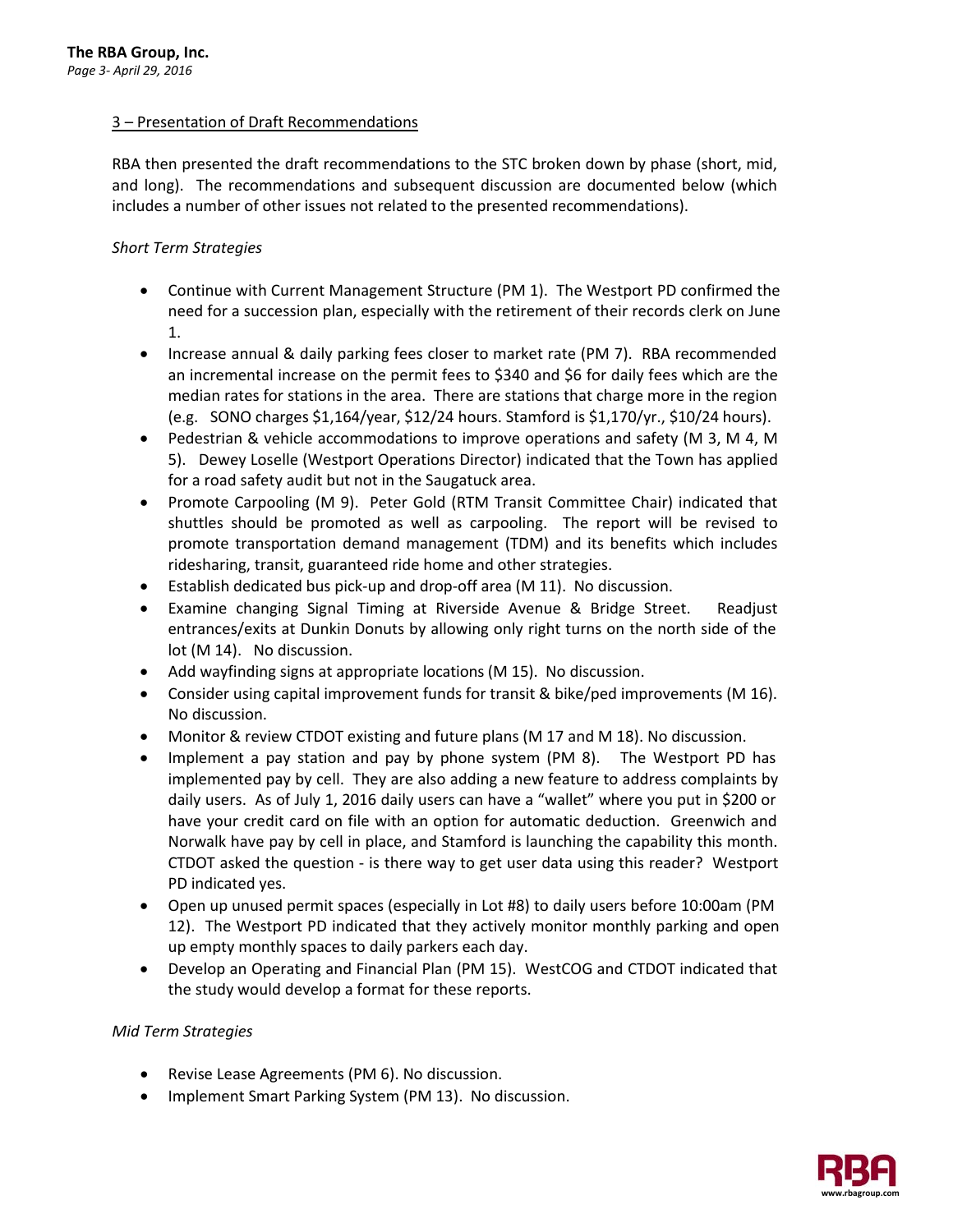# *Long Term Strategies*

- Build Structured Parking (PI 6). WestCOG noted that while CTDOT is not looking to fund rail parking, they are looking for the private sector (through private/ public partnerships) to assist in providing additional parking within ¼ of stations. At Merritt 7 on the Danbury Branch, the state is funding high level platforms, an elevator, improved parking with better drainage and lighting, and better connections between the station and nearby office developments.
- Complete Street Improvements (M 12, M 13, M 7, and M 8). Peter Gold (RTM Transit Committee Chair) asked if shared streets are safe and do they work. RBA indicated they would provide information on this in the Recommendations Report. Peter Gold (RTM Transit Committee Chair) asked if RBA looked at improving connections from Green's Farms Station to Green's Farms Academy (GFA) for students. Westport PD indicated that there is a path and a sidewalk that already connects the station to the school, and that New Creek Road has poles with lights, but nothing around the bridge. GFA also offers shuttle service during bad weather. CTDOT stated that this issue could be looked at with a SRTS study.
- Outsource parking management to private contractor (PM 5). Peter Gold (RTM Transit Committee Chair) asked if RBA looked at combining the Westport Transit District (WTD) with Railroad Parking to operate parking. (This was not considered in the study to date.) In terms of where this has been done in CT, WestCOG indicated that Hartford Transit District (HTD) operates Union Station and associated parking. Not mentioned at the meeting is that Milford Transit District manages rail parking. The Greater Hartford and Milford Transit Districts operate transit services. However while there may be synergies in working together, this type of administration/governance is not typical in Connecticut and hasn't been resolved at the statewide level.
- Develop future TOD Plan (PI 2, PI 3, PI 4, PI 5). CTDOT stated that the potential redevelopment of the block across from the station must be looked at. Dewey Loselle (Operations Manager) indicated that several plans are currently being developed for the block and they are including items like the impact to utilities and the inclusion of an interior courtyard. The First Selectman also stated that PI 4 redevelop Luciano Park as surface parking should be rephrased. The narrative will be revised for the final report.

# *Other Issues Discussed*

• Overselling permits. Westport PD stated that while they do oversell permits it does contribute to some confusion as to how it occurs. People don't understand that if 400 people don't renew, it doesn't mean that that the Town issues 400 new permits immediately. Instead the WPD monitors the situation on a month to month basis (especially in the summer when things demand is lower), and then begins issuing a certain number of permits each month.

## 4. Discussion of Next Steps and Anticipated Deliverables

RBA then discussed the next deliverable which will be Technical Memorandum #4 – Recommendations. This memo will provide a more detailed description of the

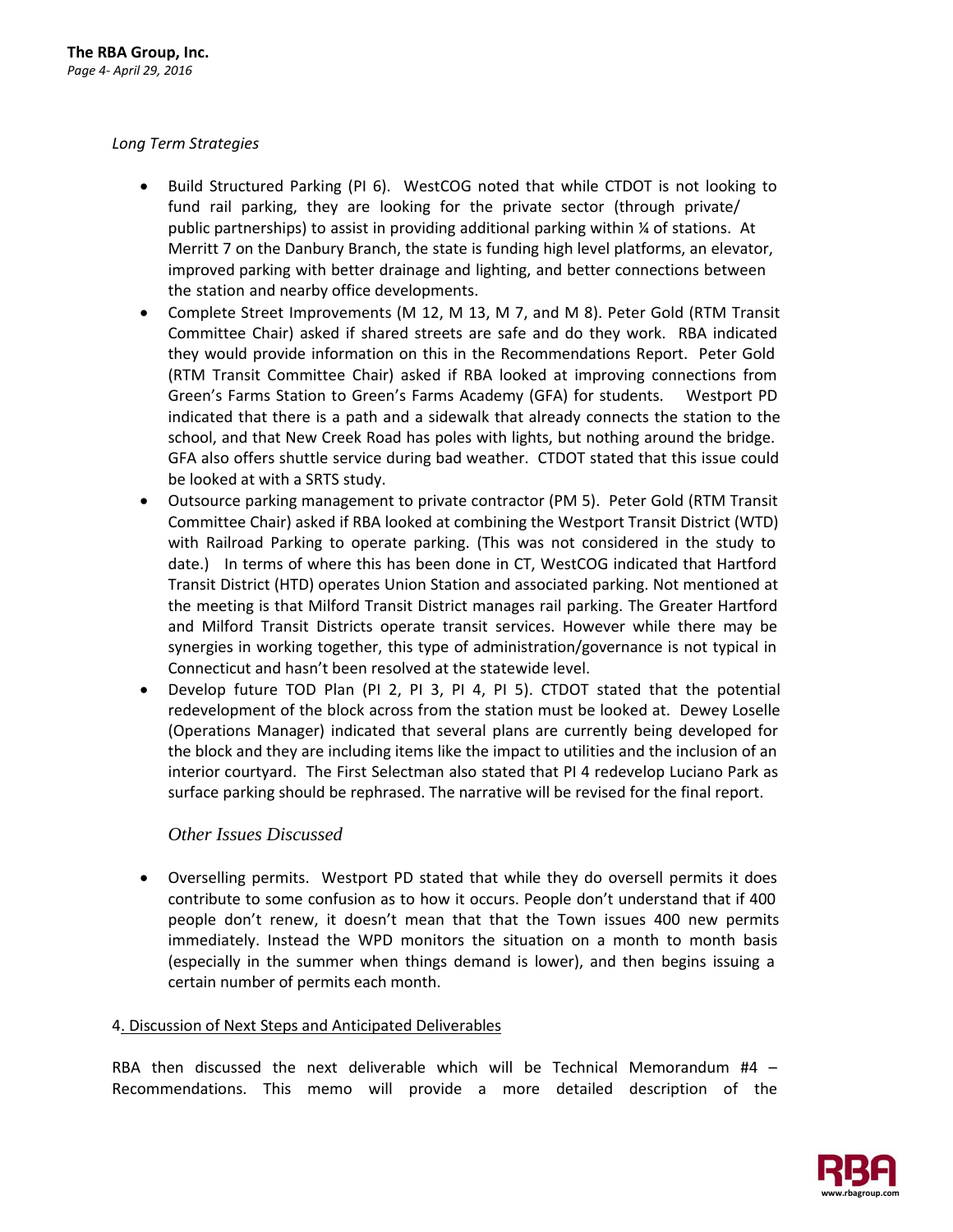recommendations presented at this meeting. The target date for completing the final version of this memorandum is two months from the date of this meeting.

A discussion then ensued about phase 2 of this study and what it could entail. The key points of which are detailed below:

- Dewey Loselle (Operations Manager) brought up the fact that the Town applied for a TOD grant and that a lot of phase 2 is included in the grant. RBA responded that phase 2 can start immediately while winning the TOD grant is uncertain at this point. If Westport is selected for the TOD Grant, it can be modified to focus more on design. In addition, there are a number of items that can serve as a precursor for the TOD grant work including public engagement (none of which was done in study Phase 1) including a visual preference survey, and examining land use and zoning within a  $\frac{1}{2}$  mile of Saugatuck Station to determine which parcels are candidates for potential development and what are the limitations.
- CTDOT and Peter Gold (RTM Committee Chair) indicated that phase 2 should look at multi-modal connections to Saugatuck Station including the proposed BRT service along Route 1 (and connections to WTD shuttle Routes).
- WestCOG indicated that the upcoming Norwalk Transit District comprehensive service review will be looking at existing, needed and future transit routes. Peter Gold (RTM Committee Chair) stated that any future structured parking at Saugatuck should include a traffic analysis that details the impact on local roads. RBA and WestCOG advised that a traffic impact assessment of study development options would be part of the study scope.

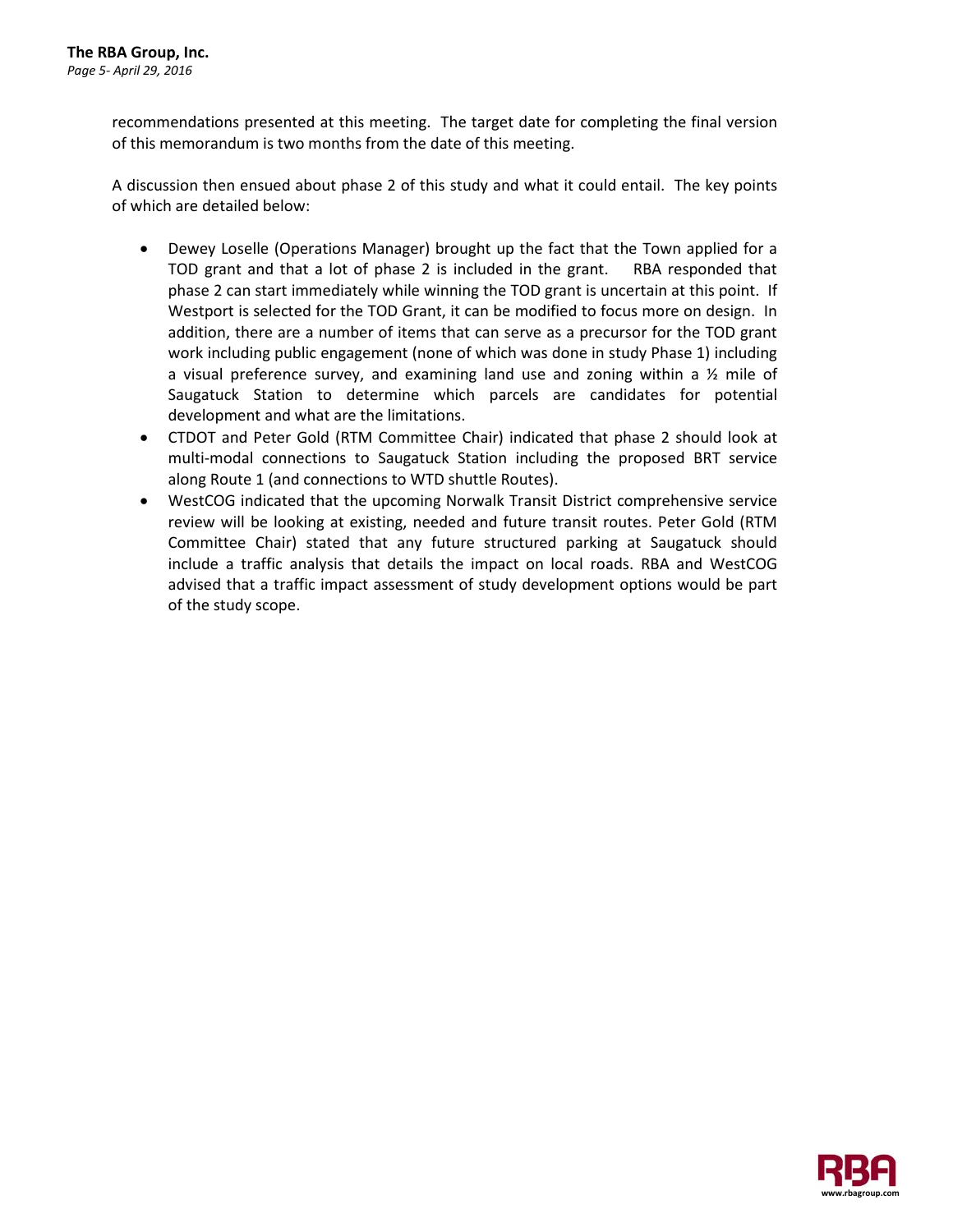#### **WESTPORT RAIL STATION PARKING STUDY - PROGRESS MEETING**

# April 29, 2016 - 10:30am - WESTPORT TOWN HALL

#### Email address Name **Phone Number** Agency rior  $263$ marpe@westporte hun hou 05ELLE  $203$  $341 - 11921$ inector adimestomice 9d  $560 -$ 2140 860 94-2038  $\epsilon$ 3 in Soi roxan omsono 917-611-6582 Johns Fl llé toxswci fkoskings  $R_{\text{O}}$  $391 - 6061$ 203 Neihn,  $olk.n\omega$  $\mathcal{L}$  $P_{0}$ lice 203-341-6035 ciola -96 9178860020 RTM  $0.50$ CHAIR RTM  $203 - 984 -$ କ୍ତା  $A$ NSCT  $\sim$  ormany ے ∠ ⊂ つぷ West COG 203,316.5190  $05i$  $RBA$ 6463007181 esar ndesai Broagroup. MINERVA  $RBA$  $203 - 956 - 0513$ <u>TON</u> VMINERUA GREAGROOP.

#### **Sign-in Sheet**